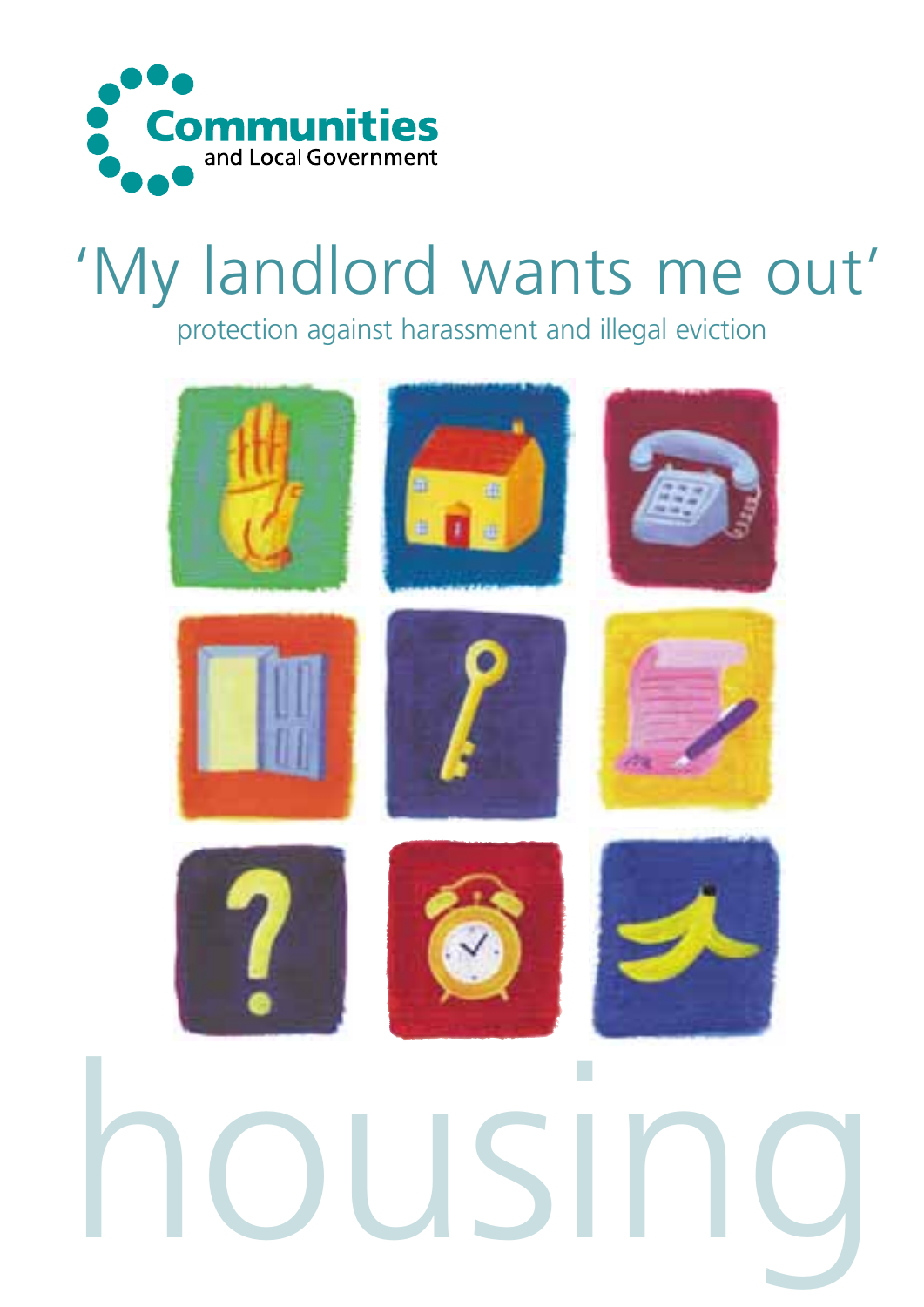*This booklet does not provide an authoritative interpretation of the law; only the courts can do that. Nor does it cover every case. If you are in doubt about your legal rights or obligations you would be well advised to seek information from a Citizens Advice Bureau, your local authority's housing advice service or a law centre, or to consult a solicitor. Help with all or part of the cost of legal advice may be available under the Legal Aid Scheme.*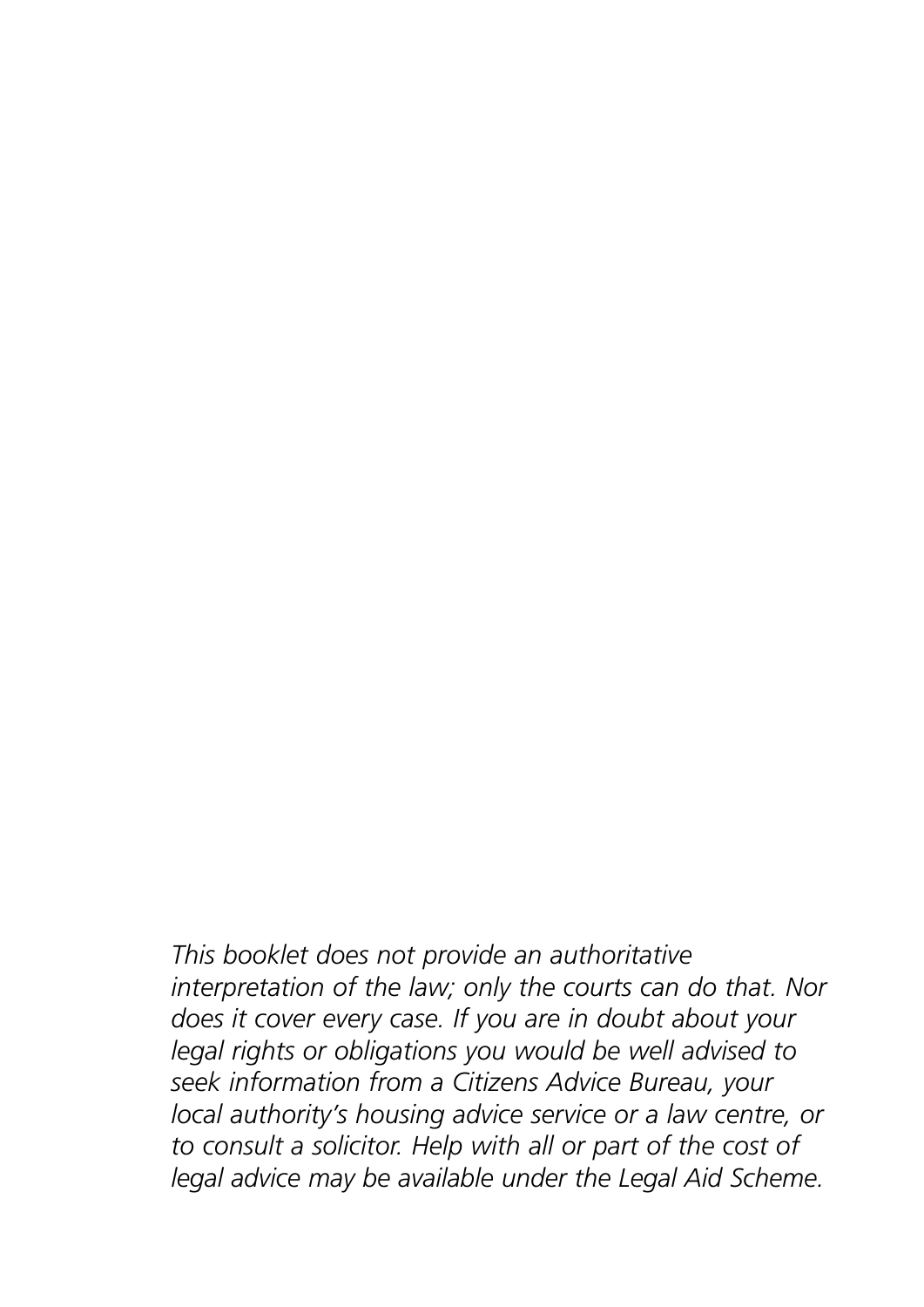#### **Contents**

| The Protection from Eviction Act 1977<br>What is harassment? | 2<br>3         |
|--------------------------------------------------------------|----------------|
| Where should I go for advice?                                | 4              |
| Is this harassment?                                          | 5              |
| Withdrawal of services                                       | 5              |
| Withholding keys                                             | 5              |
| Anti-social behaviour by landlord's agent                    | 6              |
| Demand for excessive repairs                                 | 6              |
| Failure to carry out repairs                                 | $\overline{7}$ |
| Repairs which are not completed                              | 9              |
| Threats and physical violence                                | 10             |
| <b>Illegal eviction</b>                                      | 10             |
| What is illegal eviction?                                    | 10             |
| Do all occupiers need a court order to evict them?           | 11             |
| Is it a licence or a tenancy?                                | 12             |
| What sort of tenancy is it?                                  | 13             |
| Can the landlord end the tenancy by refusing to              |                |
| accept the rent?                                             | 13             |
| Can a tenant be compensated for having been                  |                |
| harassed or illegally evicted?                               | 14             |
| If the tenant does not want to go to court                   | 16             |
| <b>Further Information</b>                                   | 17             |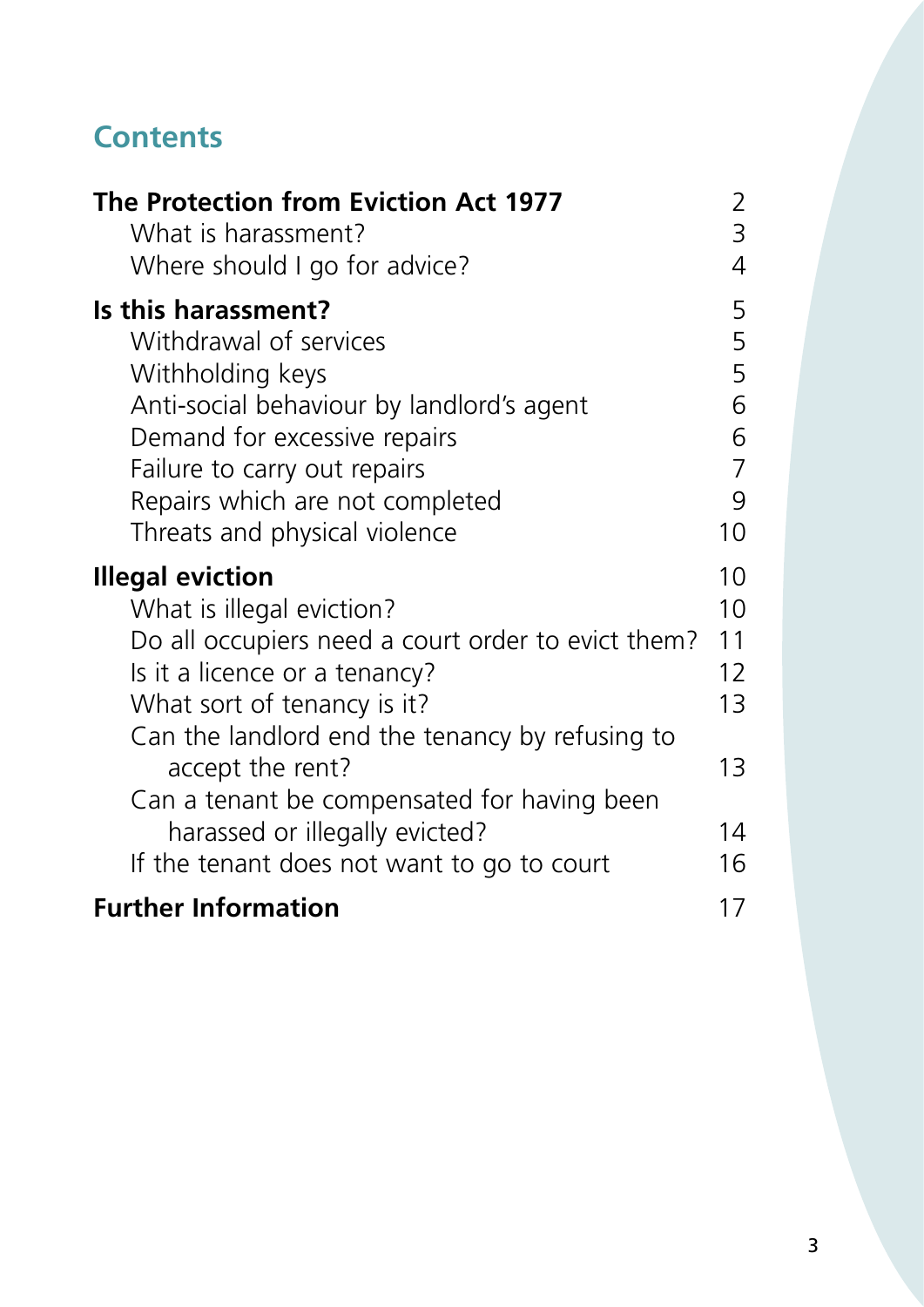<span id="page-3-0"></span>

#### **'My landlord wants me out'**

The law protects people living in residential property against harassment and illegal eviction. It does this in two ways: by making harassment and illegal eviction a criminal offence, and by enabling someone who is harassed or illegally evicted to claim damages through the civil court. This booklet describes some of the forms harassment may take and sets out what people can do if they are being harassed or are threatened with illegal eviction. It does not deal with harassment of landlords by their tenants, which is covered to a limited extent in a separate booklet, *Letting Rooms in Your Home*. Throughout this booklet, (with some exceptions), the terms 'landlord' and 'tenant' are used. However, the law against harassment applies to all people living in residential property; it applies to them whether they have tenancies or licences, and it applies to the acts of anybody acting on behalf of a landlord and, in some cases, to people who may or may not be connected with a landlord.



### **The Protection from Eviction Act 1977**

The law makes it an offence to:

- do acts likely to interfere with the peace or comfort of a tenant or anyone living with him or her; or
- persistently withdraw or withhold services for which the tenant has a reasonable need to live in the premises as a home.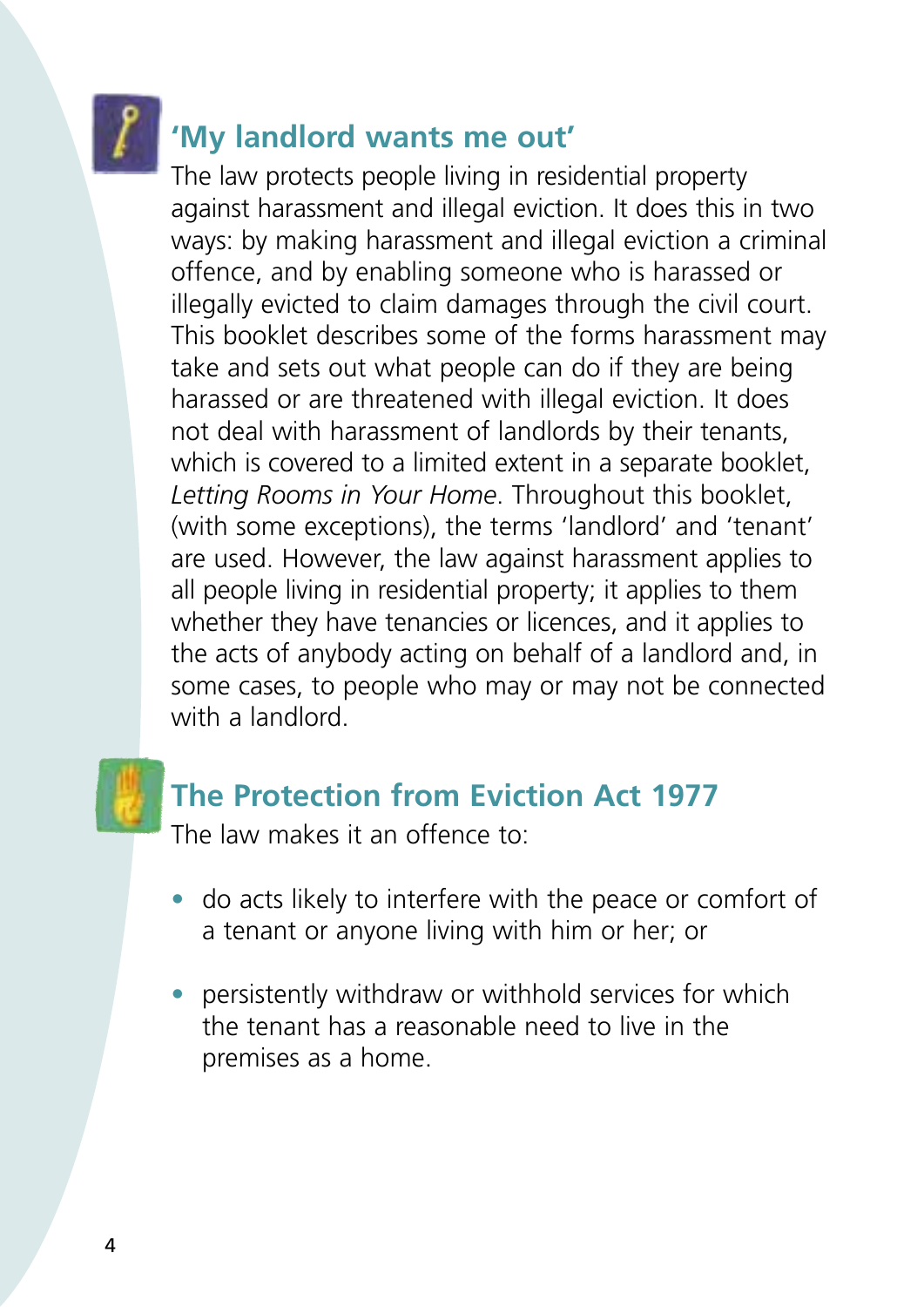<span id="page-4-0"></span>It is an offence to do any of the things described above intending, knowing, or having reasonable cause to believe, that they would cause the tenant to leave their home, or stop using part of it, or stop doing the things a tenant should normally expect to be able to do. It is also an offence to take someone's home away from him or her unlawfully.

The precise offences are set out in the Protection from Eviction Act 1977, which has been made stronger by the Housing Act 1988.

A person who is convicted by magistrates of an offence under the Protection from Eviction Act may have to pay a maximum fine of £5,000\*, or be sent to prison for six months, or both. If the case goes to the Crown Court, the punishment can be prison for up to two years, or a fine, or both.

#### What is harassment?

This booklet deals only with harassment of people whom somebody is trying to drive out of their homes. Even in this context, harassment is a very broad term, used loosely to cover a wide range of activities. It can take many forms short of physical violence. It may not always be obvious to outsiders that particular sorts of activity are intended to drive the tenant from the property. On the other hand there may be cases where a landlord has good reasons for doing things which could be interpreted as harassment. There are defences in the Protection from Eviction and the Housing Acts for landlords who have good reason for acting in a particular way, or for thinking that the tenant had left the property.

\* At time of going to press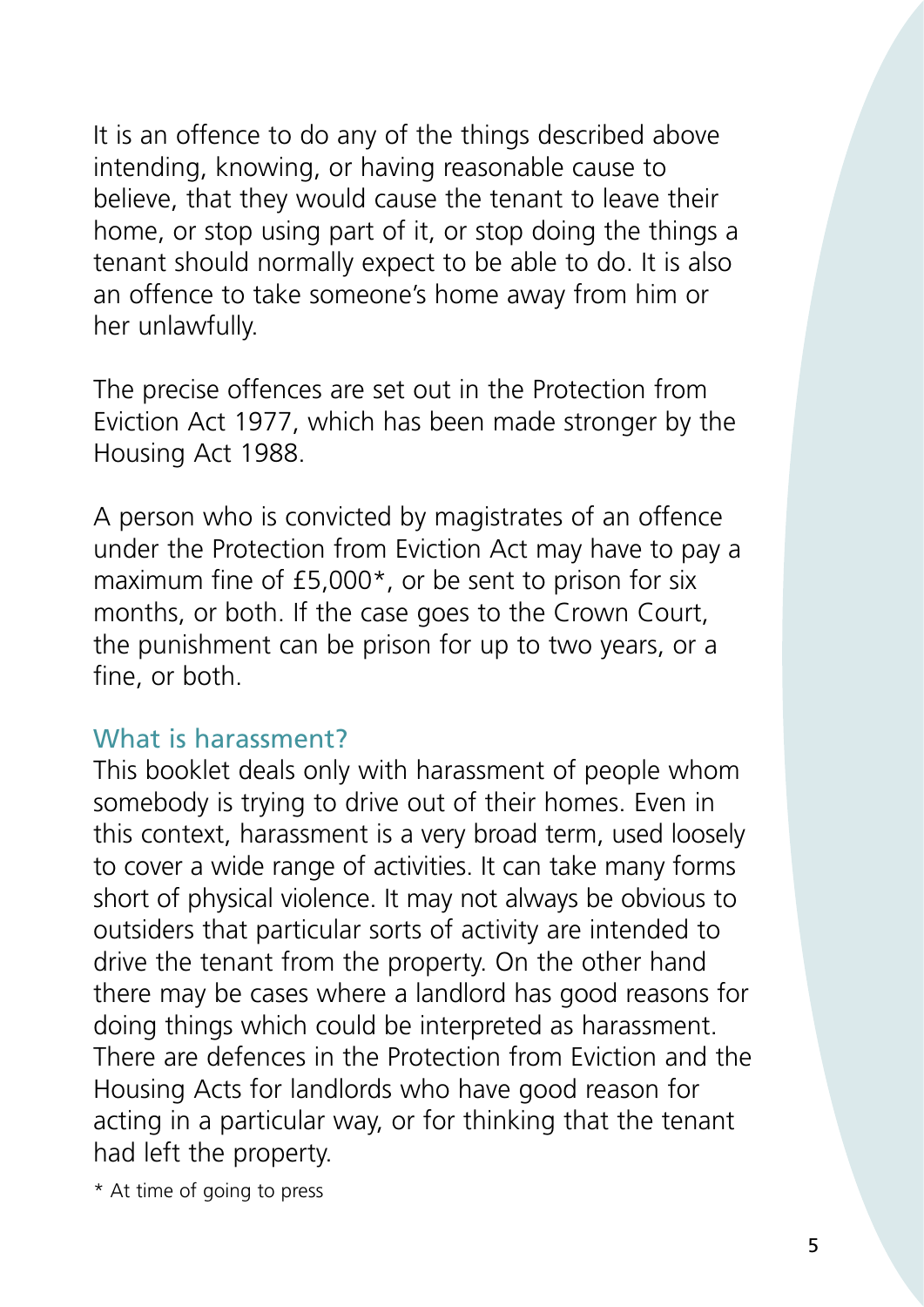<span id="page-5-0"></span>A landlord, his or her agent, or someone who may or may not be connected with either of them, may do things which are distressing to the tenant and undermine their sense of security; these activities may or may not amount to harassment as it would be interpreted by the courts. Or the landlord may fail to do certain things supposed to be done under the tenancy agreement, either wilfully, because he or she wants the tenant to leave, or from simple neglect; this neglect might also prevent the tenant from enjoying his or her home. There are things the tenant can do in a wide range of circumstances, some of which are outlined below.

#### Where should I go for advice?

A tenant who believes that an act or omission of the landlord's is being done so as to stop the tenant enjoying, or drive him or her out of the property, should speak to the local council. There may be a tenancy relations officer who can help or there may be someone in the housing or environmental health departments who specialises in harassment issues.

Alternatively, the tenant should seek advice from a law centre, a housing aid centre, a Citizens Advice Bureau or a solicitor. The addresses of advice organisations are usually listed in the telephone directory or the local library, or can be got from the local authority. If physical violence is involved, he or she should contact the police.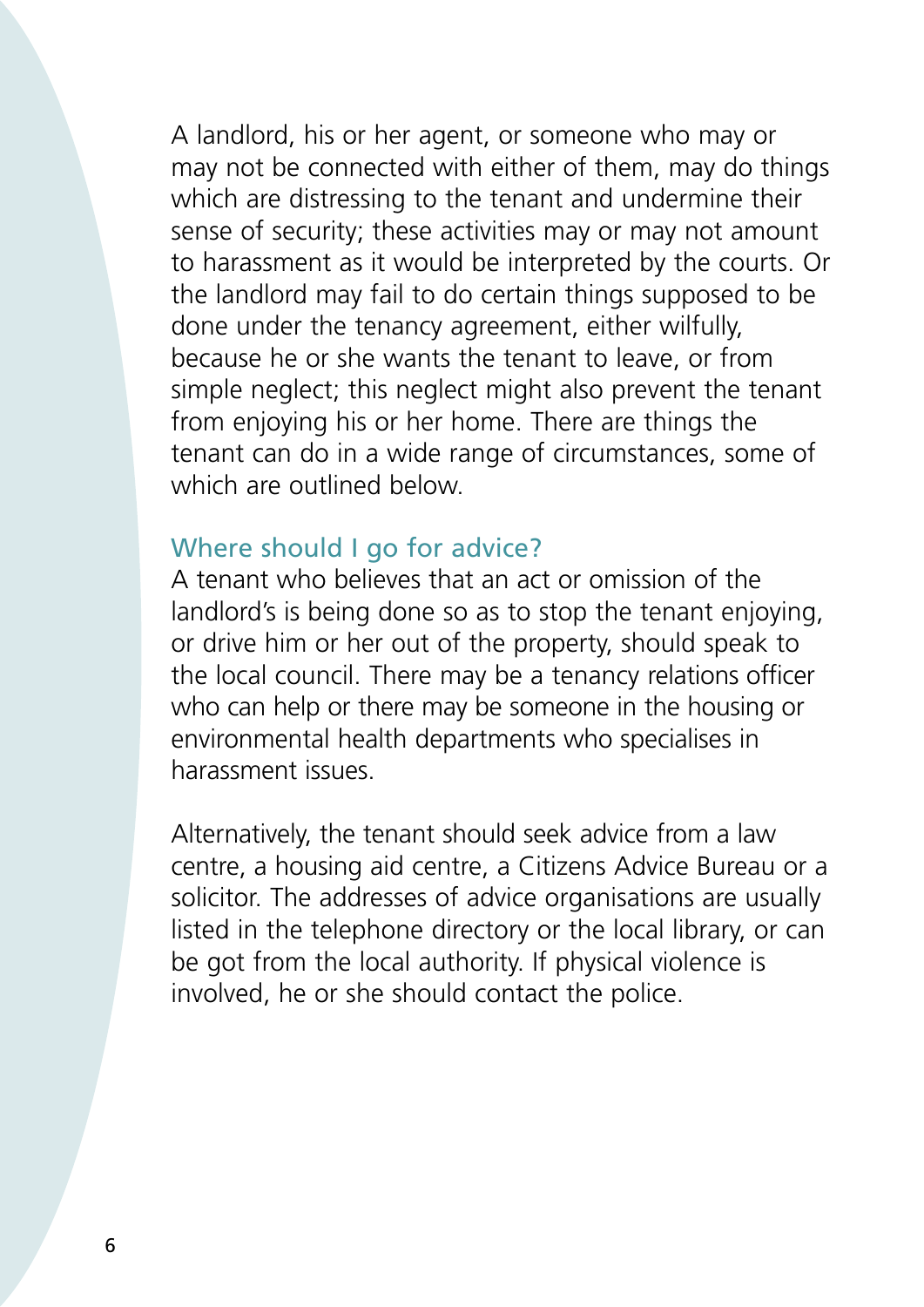<span id="page-6-0"></span>Local authorities have the power to start legal proceedings for offences of harassment and illegal eviction under the Protection from Eviction Act. If the evidence justifies it, they can carry out an investigation and prosecute if they believe an offence has been committed. In extreme cases of harassment, and where the property is in poor condition, a local authority may take over the management of a house in multiple occupation (that is, where the occupiers do not live together as a single household), by making it subject to a control order. A local authority also has compulsory purchase powers which it can use in certain circumstances where there is very bad harassment.

#### **Is this harassment?**

#### Withdrawal of services

There is no electricity because the landlord has not paid the bill or has disconnected the supply.

A landlord may be guilty of an offence if he or she persistently withdraws or withholds services which are necessary for the tenant to be able to live in the property. Where a landlord is bound under the tenancy agreement to pay for electricity, gas and water supplies, and these are cut off because the bills have not been paid, the local authority has powers to restore the supplies, and charge the costs to the landlord.

#### Withholding keys

There is only one key to the property and the landlord will not issue another one. This is awkward as there are two (or more) tenants.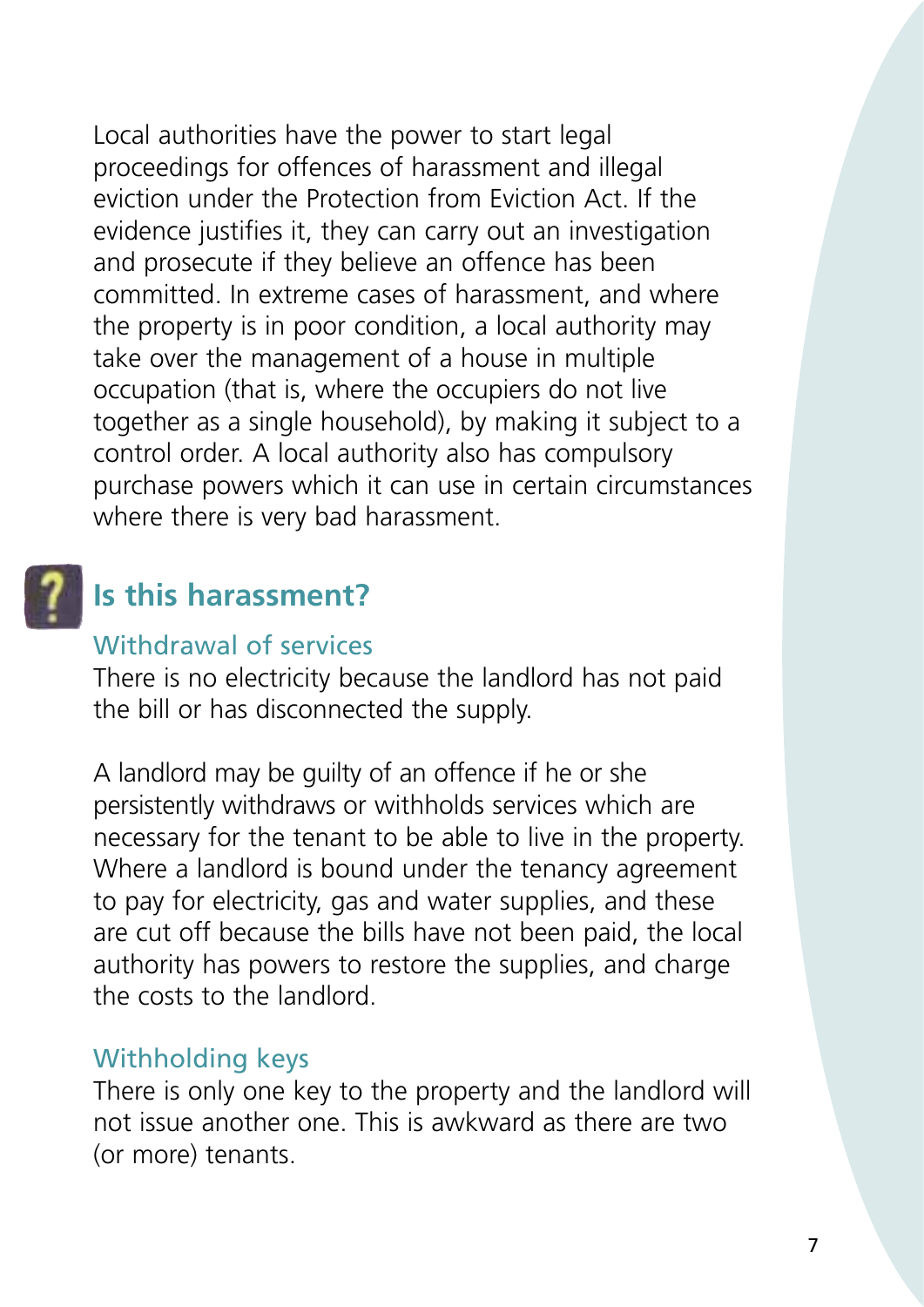<span id="page-7-0"></span>A landlord may, in the interests of security, want to restrict the number of keys he or she issue to occupiers of the property, and may only issue licensed keys which have a serial number and cannot be copied. In certain circumstances, not supplying a key may constitute harassment. If the absence of a key causes intolerable difficulties, and normal negotiation with the landlord fails to obtain one, the tenant should take legal advice.

#### Anti-social behaviour by landlord's agent

A person who is a friend of the landlord has moved in next door and is making life unpleasant for the other tenants.

Life may be made intolerable for other tenants by a tenant who indulges in anti-social behaviour, for example by making excessive noise late at night. There may be reasons for believing that the disruptive tenant is an agent of the landlord and that his or her behaviour is intended to drive the other tenants out. The tenants should check whether their tenancy agreements bind the landlord to get all tenants to behave in a tenant-like manner. Where the problem is excessive noise, the local authority has power to prevent the disturbance under Section 79 of the Environment Protection Act 1990 (as amended by the Statutory Nuisance Act 1993). For further information see DEFRA booklet *Bothered by Noise? – There's no need to suffer.*

#### Demand for excessive repairs

The landlord has asked the tenant to do thousands of pounds' worth of work.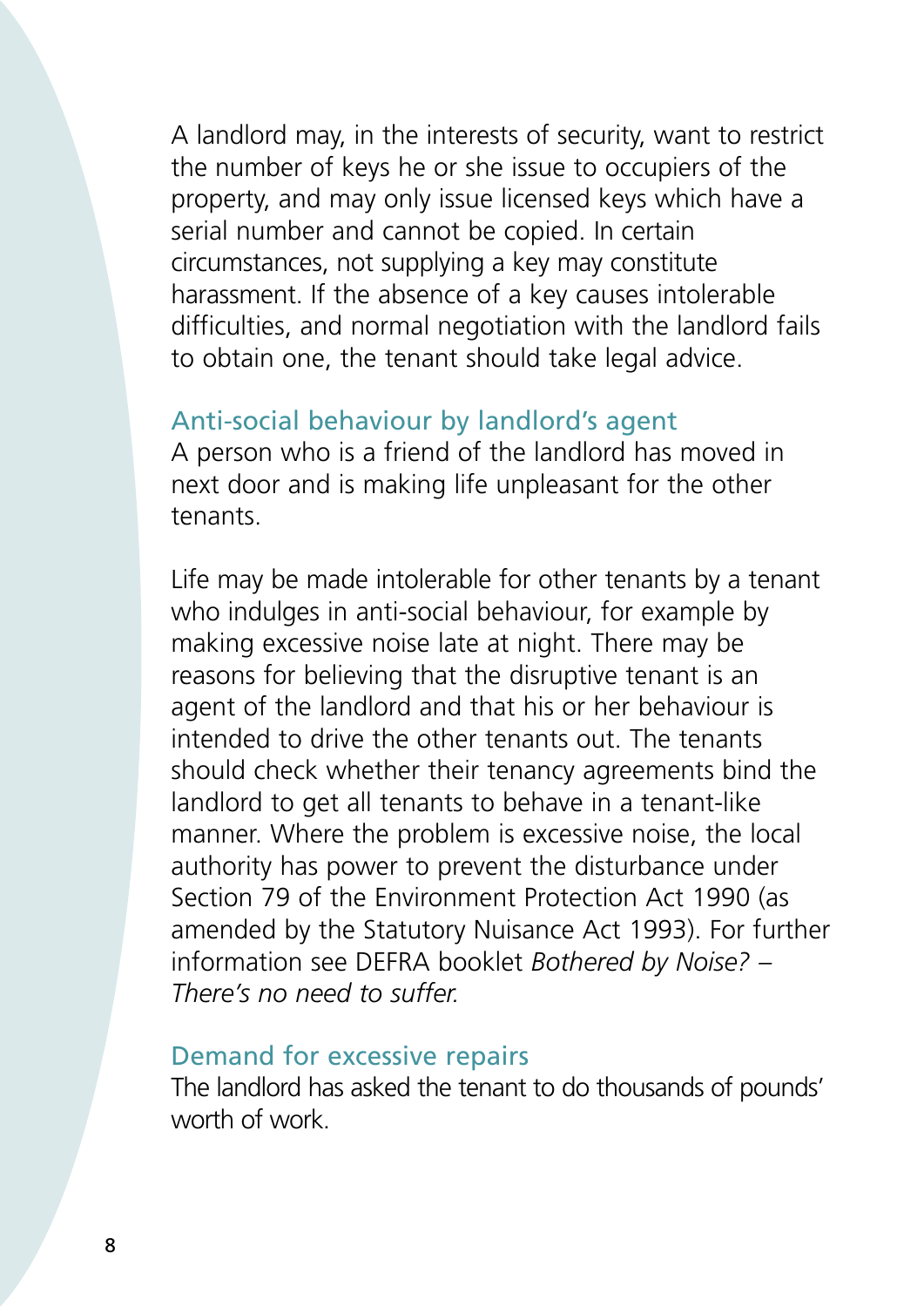<span id="page-8-0"></span>The tenancy agreement should set out the responsibilities for repairs. Where these are not set out, the landlord in the case of a short lease will normally have the duties to carry out repairs described below. If a landlord presents a tenant with a list of works which the tenant believes are unnecessary, or works which are not the tenant's responsibility, he or she should seek legal advice. In some circumstances, if the works **are** the tenant's responsibility, he or she may be eligible for an improvement grant. Check with the local authority.

#### Failure to carry out repairs

The landlord has neglected the property so badly, he or she seems to want to drive the tenants out by letting the place fall into rack and ruin.

For general information, see the booklet *Repairs*. In the case of most short leases the landlord is responsible under the Landlord and Tenant Act 1985 for keeping in repair:

- the structure and exterior of the home, including the drains, gutters and external pipes
- the installations for the supply of water, gas and electricity and sanitation, which he or she must keep in proper working order
- the installations in the home for space heating and water heating.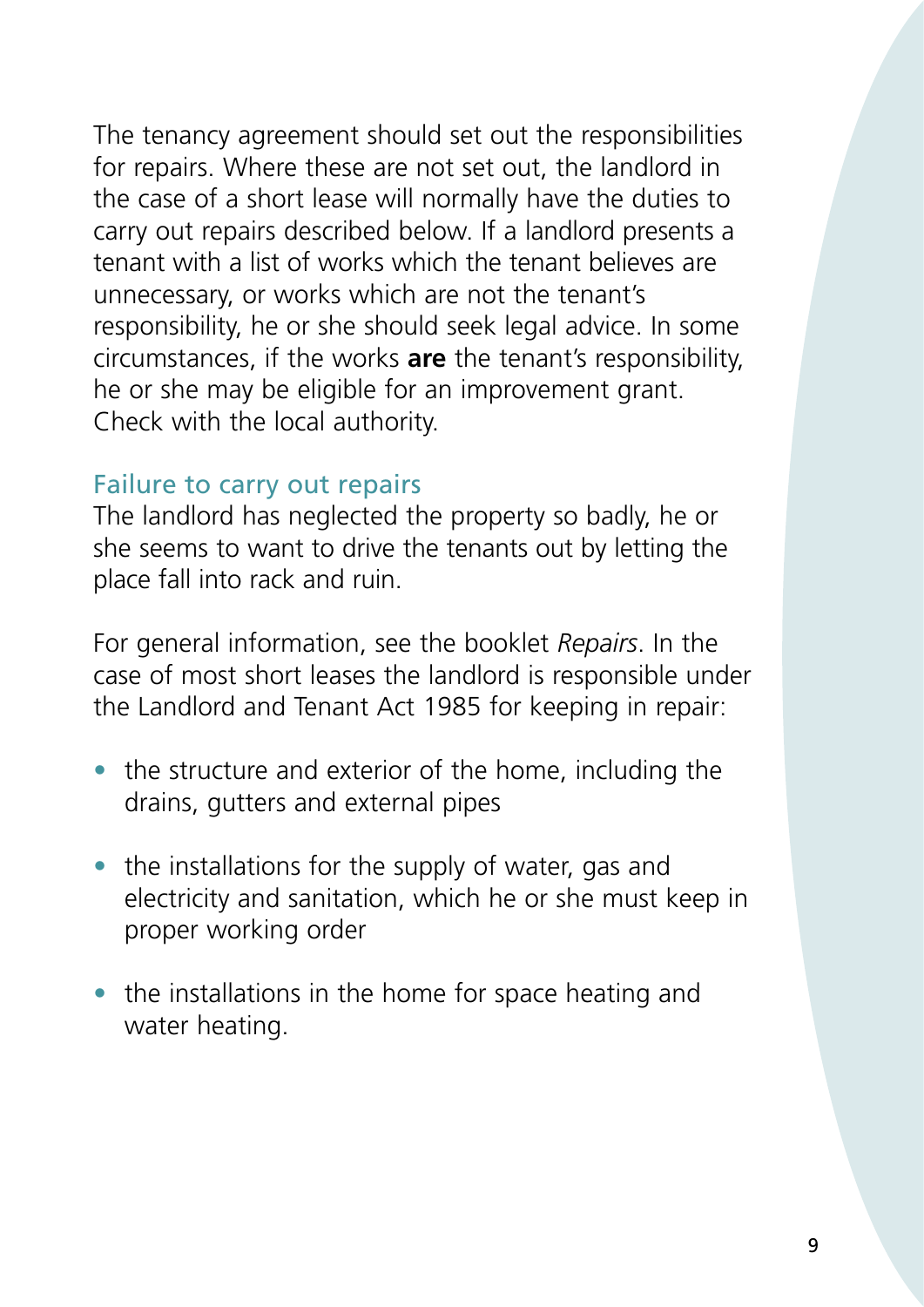The landlord is not liable for repairs which have been made necessary because the tenant has misused the property or installations; sometimes the landlord is not responsible because he or she does not own a particular part of the property or cannot get access.

A short lease is one granted for less than seven years; this includes periodic tenancies, eg from week to week or month to month, even where the tenant has been living in the property for more than seven years.

A landlord may have responsibilities under longer leases, depending on the terms of the agreement.

A landlord's failure to carry out repairs may have a reasonable explanation; for example, he or she may genuinely not think that the repairs are necessary, or may be too ill to carry them out. Where the tenant has made reasonable approaches to the landlord and the landlord has failed to carry out the repairs, the tenant may wish to take matters further. Local authorities have powers to oblige a landlord to carry out repairs. These powers apply to:

- major repairs, and
- minor but significant repairs, which could for example present difficulties for a tenant who is elderly or handicapped.

A council may serve a notice on a landlord requiring him or her to carry out the necessary repair or works. If the landlord then fails to do so, the council may carry out the works itself.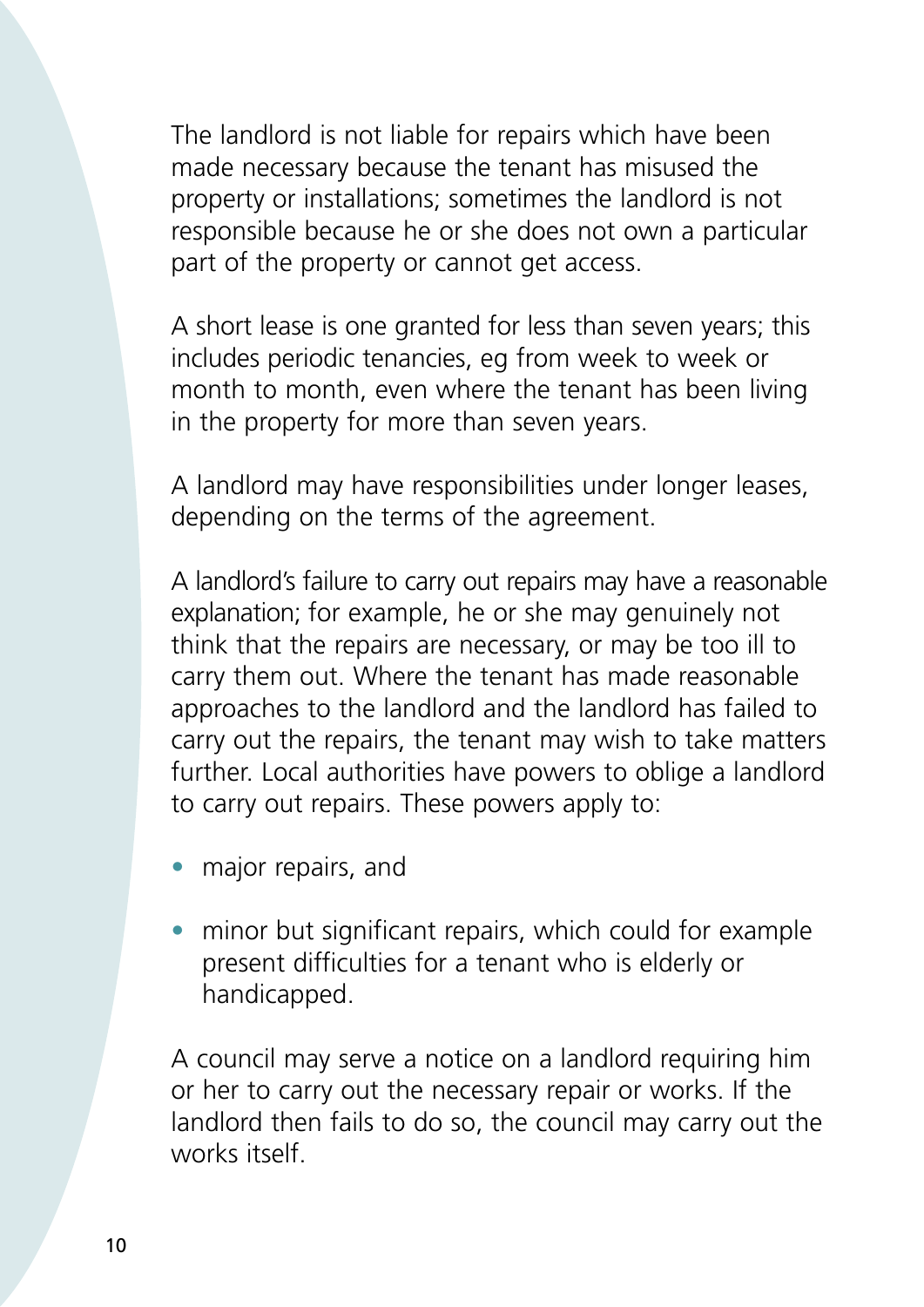<span id="page-10-0"></span>If a landlord is taken to court for refusing to comply with a local authority repairs notice served on him or her by the local authority, it is not necessary to name the person who complained originally. The tenant could, of course, also start his or her own court proceedings.

In the past it has been possible for a landlord to delay completing repairs in the knowledge that the inconvenience of works in progress may drive the tenant out. Now the authority can stipulate a start date and a completion date for the required works, so that they are completed in a reasonable time.

#### Repairs which are not completed

The landlord started to do repairs and left them incomplete. The place is unfit to live in.

A landlord normally has a right of access to the property to carry out essential repairs. He or she should make arrangements with the tenant to gain access at a convenient time. A landlord (or builders acting on the landlord's behalf) may start major works to the property, whether or not they have been requested by the tenant, and leave them unfinished. This may mean that the disruption, and possibly the disconnection of services involved, causes considerable inconvenience to the tenant. Such failure to complete may not be the landlord's responsibility, and it may be owing to circumstances beyond their control. The tenant should take advice as described on page 4.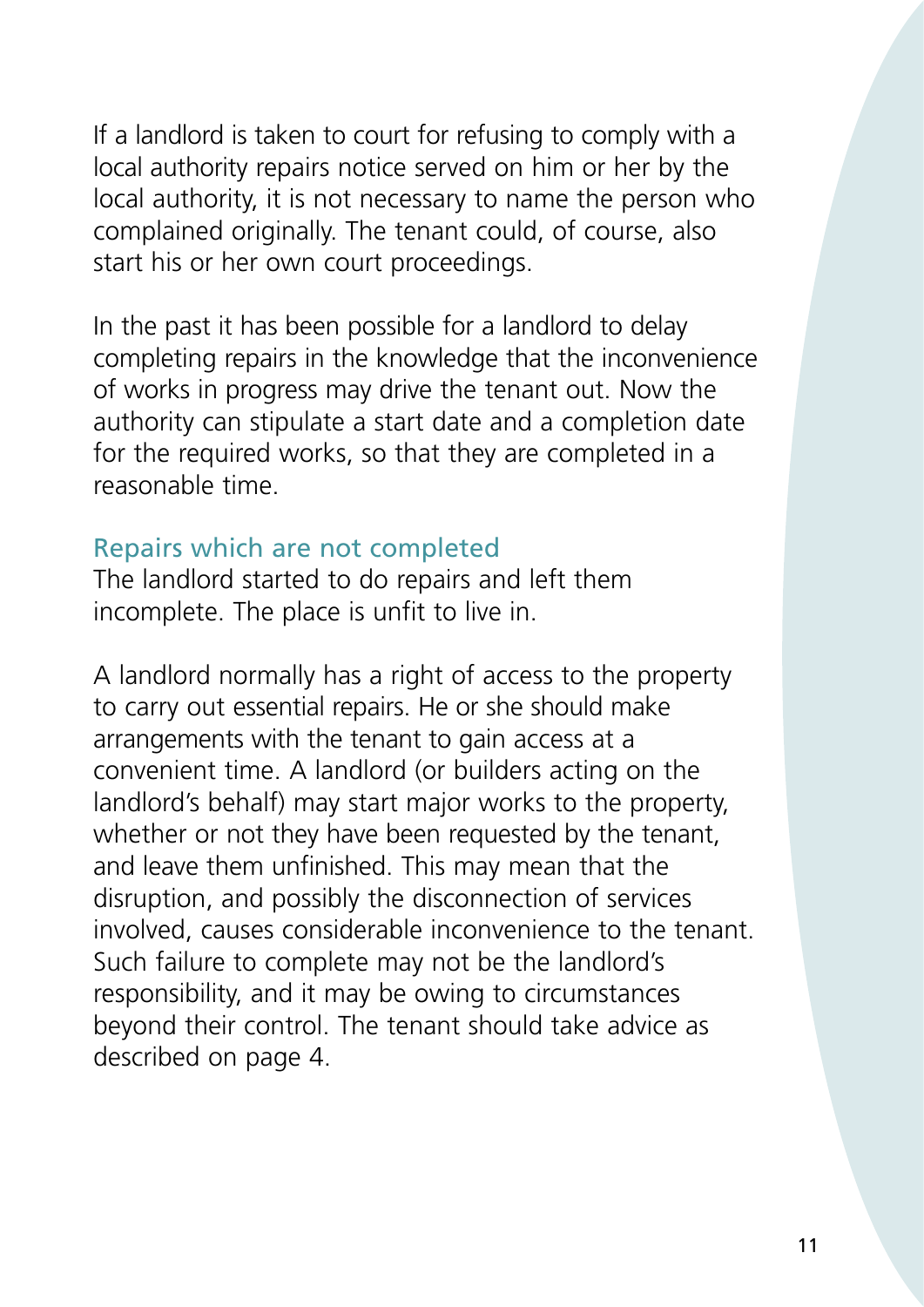#### <span id="page-11-0"></span>Threats and physical violence

The landlord has used violent/sexually/racially abusive behaviour.

If a landlord uses language or physical behaviour which is threatening or violent against the tenant, the latter should consult his or her local authority or other advice centre. The tenant should call the police where there is actual physical assault. The abusive behaviour could be prolonged and systematic, or could consist of isolated incidents. Where it is sexually or racially motivated, there may be grounds for action under legislation dealing with sexual and racial harassment. Where the harassment is so severe that it could cause the tenant to leave home, there may be grounds for action under the Protection from Eviction Act 1977.

#### **Illegal eviction**

#### What is illegal eviction?

A landlord's right to get his or her property back from a residential tenant can normally only be enforced through the courts. A landlord seeking possession from an assured or assured shorthold tenant must tell that tenant of his or her intentions to start court proceedings by serving a notice of seeking possession on the tenant. Depending on the grounds on which the landlord is seeking possession, the period of notice will be zero weeks, two weeks or two months except in a few cases where the tenancy agreement stipulates longer notice. A landlord seeking possession from most other kinds of residential tenants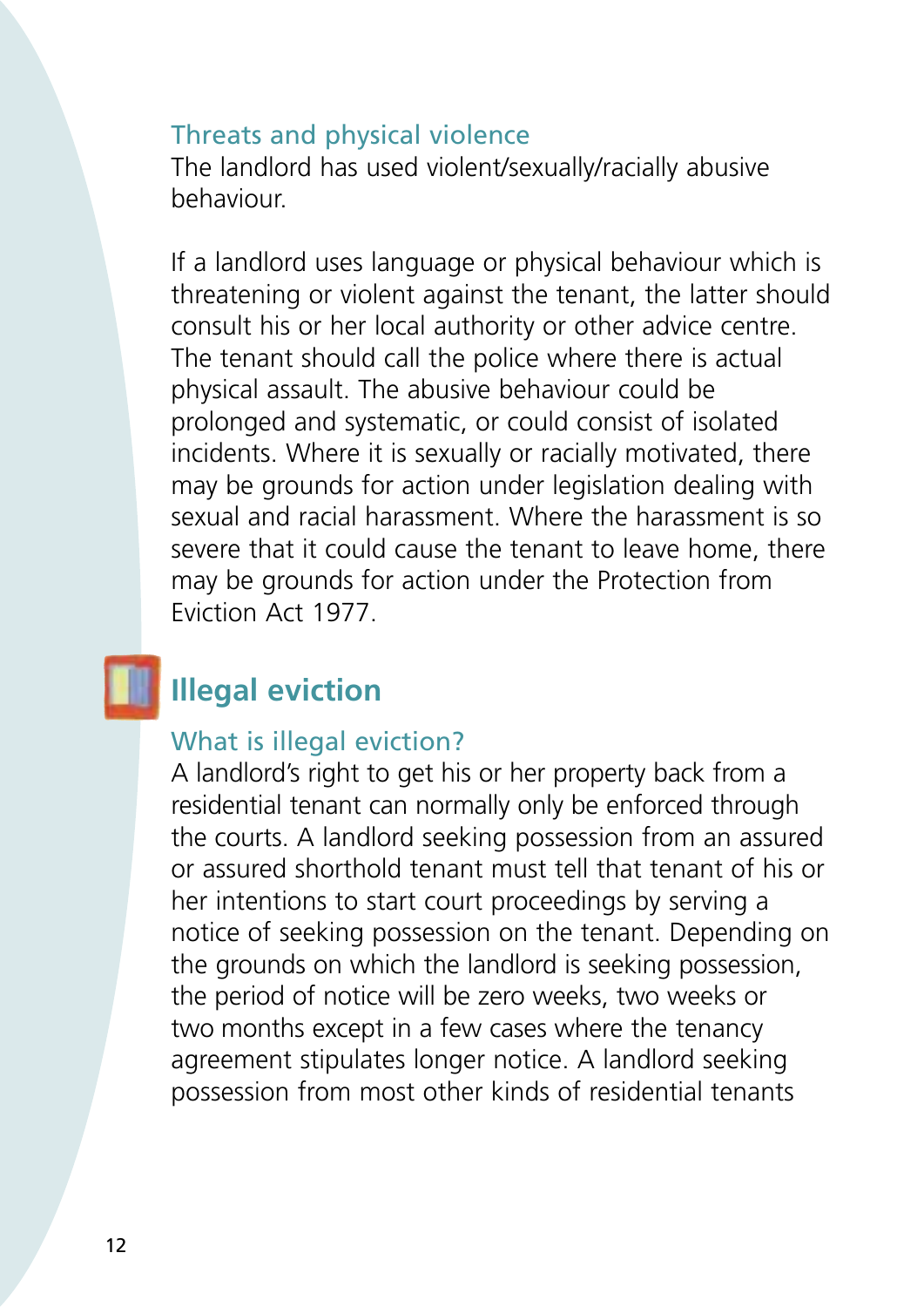<span id="page-12-0"></span>or licencees must serve a notice to quit giving at least 4 weeks' notice. In either case, the tenant is not required to leave the property until the notice expires, and even then may not be evicted without an order of the court. For fuller information, see housing booklets *Assured and Assured Shorthold Tenancies: A guide for landlords;* or *Assured and Assured Shorthold Tenancies: A guide for tenants;* or *Renting Rooms in Someone's Home;* or *Letting Rooms in Your Home;* and *Notice That You Must Leave.*

Do all occupiers need a court order to evict them? The Housing Act 1988 now makes it a general requirement for a licensor to obtain a court order before he or she can evict a licensee. However, certain licences and tenancies are excluded from this requirement. They are, broadly, licences or tenancies granted on or after 15 January 1989:

• by resident landlords to people with whom they or a member of the landlord's family share accommodation, provided it is in their only or principal home

('Accommodation' in this context does not include staircases, storage areas, corridors and means of access)

- to trespassers (when granted as a temporary expedient)
- to those occupying a property for a holiday, or occupying it rent-free
- licences granted to people living in certain publicly funded hostels.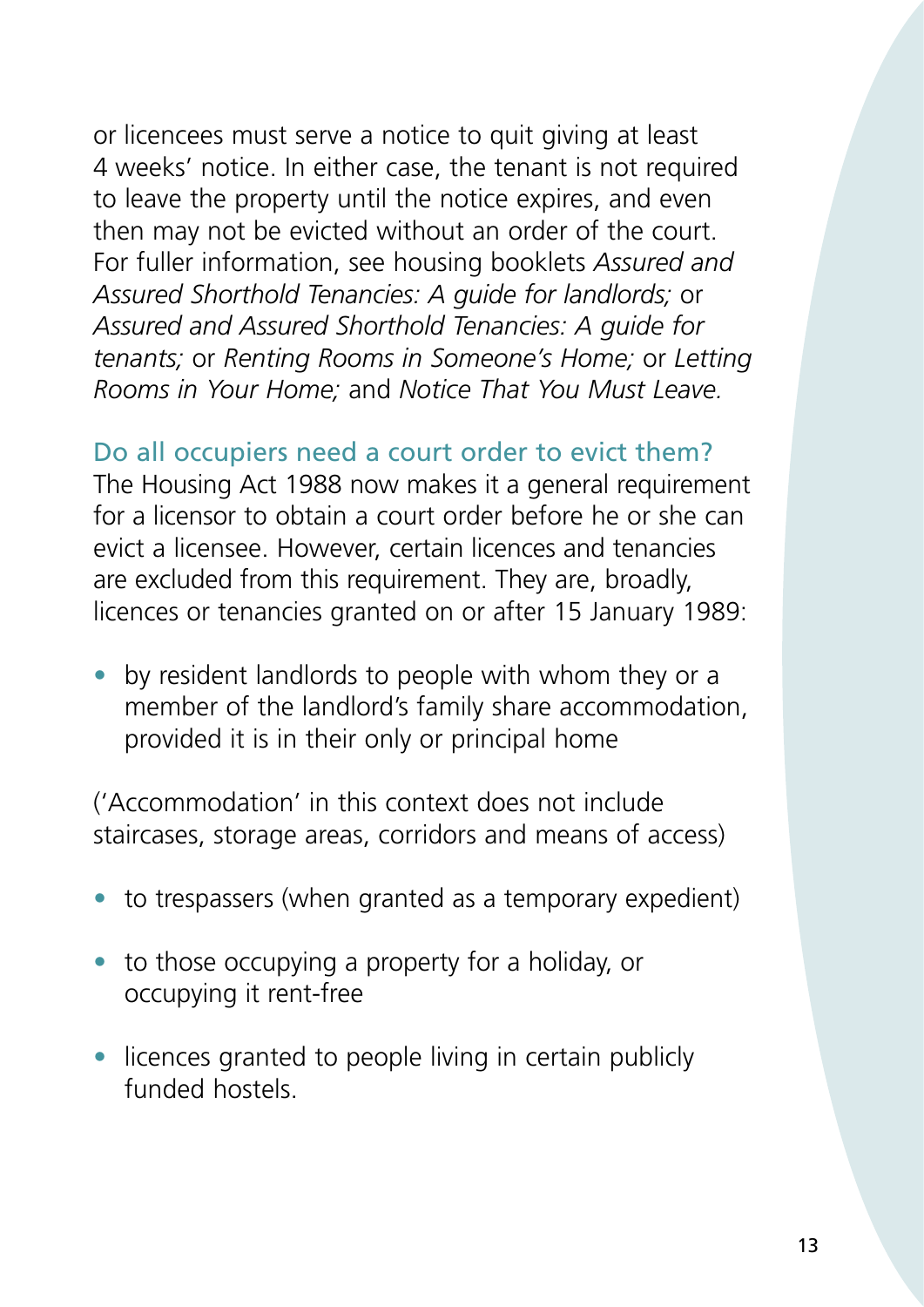<span id="page-13-0"></span>However, although it is not necessary to get a court order to evict someone in the excluded categories, there is a common law requirement for a landlord to serve a periodic tenant with notice equivalent to the period of the tenancy.

This means for example that if the tenancy was from month to month, the landlord must give a month's notice. (In the case of yearly tenancies, he or she must give six months' notice.) At common law, a licensee must be given notice which is reasonable in all the circumstances. See *Notice That You Must Leave* and *Letting Rooms in Your Home*.

#### Is it a licence or a tenancy?

Whether an agreement is a residential licence or tenancy will depend on the facts of that agreement, not upon what it is called. Normally, if it is a tenancy, the tenant or joint tenants should have exclusive possession. This means that they must not share all of it with some other person who has been granted a separate right to be there. However, these are not the only circumstances to be taken into account and in the event of a dispute the courts will decide the true nature of the agreement.

If the agreement is a licence, and is not in one of the excluded categories outlined on page 9 the landlord will (except in certain cases such as some agricultural licences) have a contractual right to possession when the licence ends; he or she will still need a court order to evict. An agreement which is called a licence may, however, on the facts of the letting, actually be a tenancy. If a court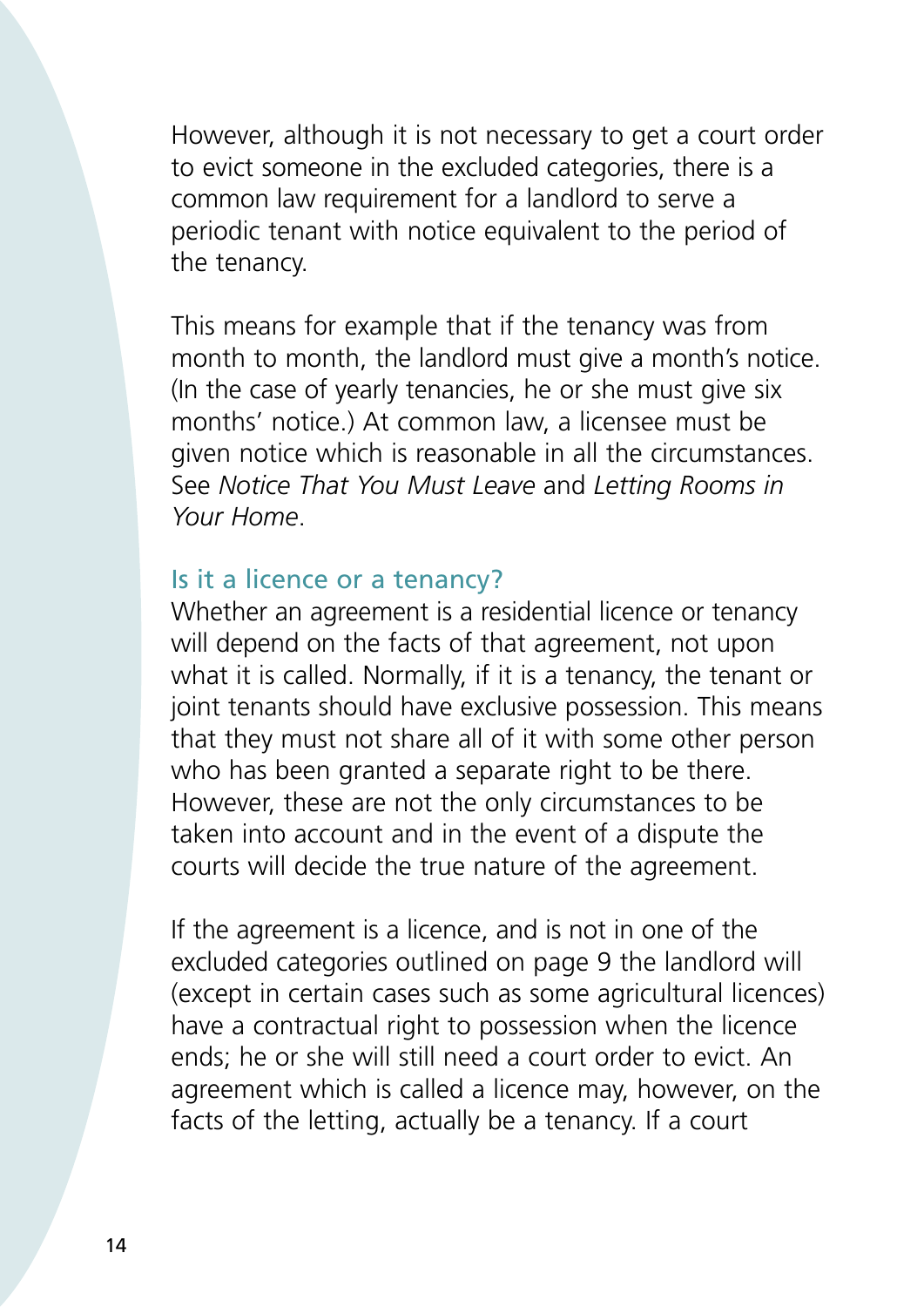<span id="page-14-0"></span>should find that the landlord has not created a licence but a tenancy, the landlord may have given the occupant the full security of an assured tenancy.

#### What sort of tenancy is it?

The Housing Act 1988 created new forms of letting: the assured and assured shorthold tenancy and the assured agricultural occupancy. These are now the standard forms of letting to new private tenants. However, tenants who were living in their present home before 15 January 1989 (as well as tenants in unfurnished accommodation provided by a resident landlord under an agreement made before 14 August 1974) may very well have a regulated tenancy under the Rent Act 1977. For further details see housing booklet *Regulated Tenancies.* New lettings to agricultural workers housed by their employer are in most cases likely to be assured agricultural occupancies. However, agricultural tenants or licensees who were housed by their employer before 15 January 1989 may have protection under the Rent (Agriculture) Act 1976.

#### Can the landlord end the tenancy by refusing to accept the rent?

A landlord should end a periodic tenancy in the ways described above. Returning the rent to the tenant *does not* bring the tenancy to an end. If a landlord does this, the tenant should keep the rent, perhaps put it in a bank, building society or other safe place, and should keep a record of any correspondence concerning his or her offer to pay the rent and the landlord's refusal to accept it. The tenant should continue to offer the rent, and should seek advice from a solicitor, housing aid centre or Citizens Advice Bureau.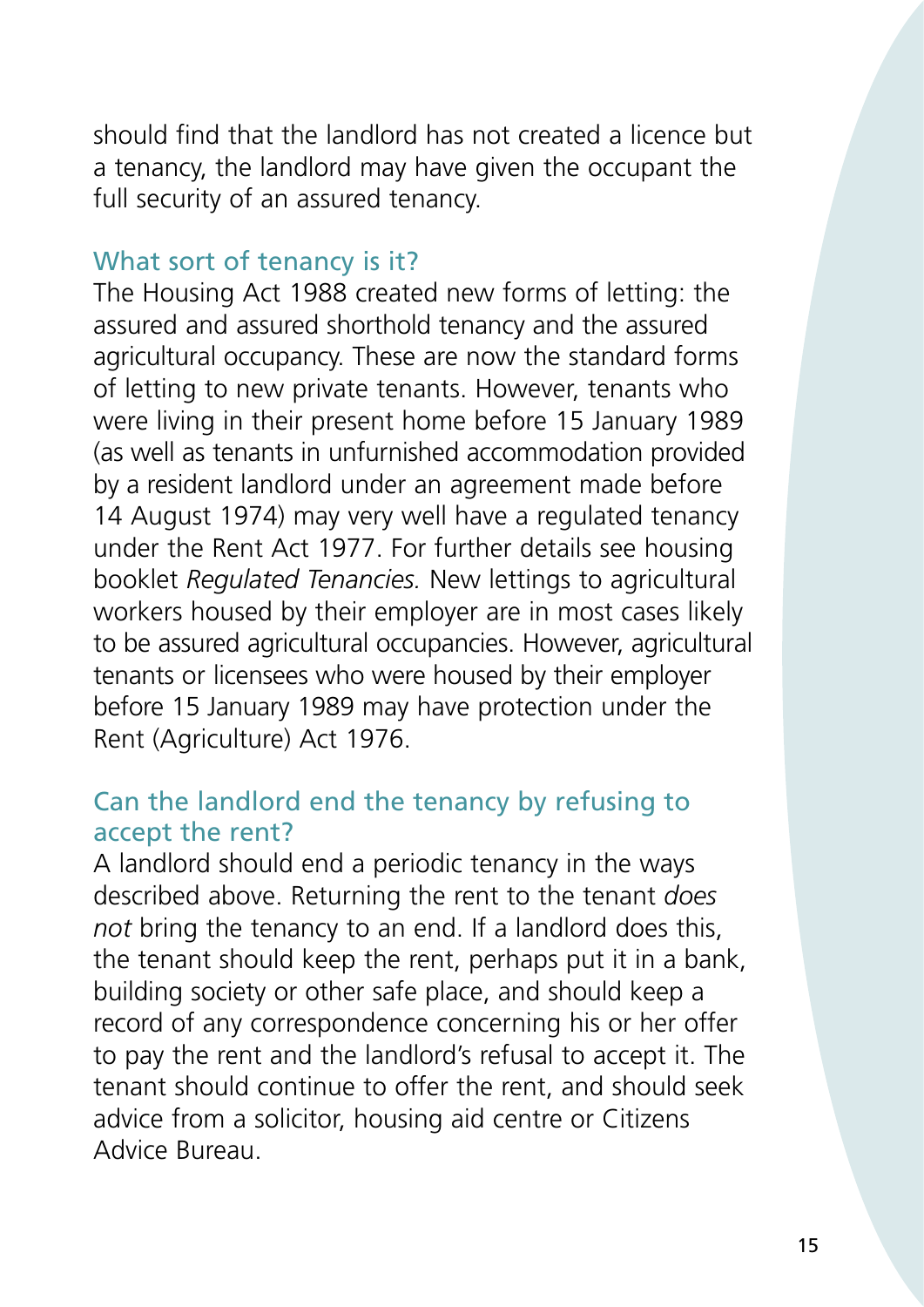#### <span id="page-15-0"></span>Can a tenant be compensated for having been harassed or illegally evicted?

Someone who is protected by the Protection from Eviction Act 1977 may go to the county court to claim damages if they are harassed or illegally evicted. Under the Housing Act 1988, for cases of illegal eviction and of harassment which cause a tenant to leave his or her home, the court may award damages based on the profit made by a landlord from illegally evicting his or her tenant. Normally the market value of an untenanted property is greater than the value of the property with the tenant in it. In some cases, the difference in value could be considerable. The court, in assessing the damages to be awarded to the tenant, may take the development value of the property into account, in certain defined ways.

In certain circumstances a tenant may take legal action against his or her landlord for 'breach of the covenant for quiet enjoyment' – in other words, the landlord has broken a term which every tenancy agreement contains (whether set out in words or not) that the tenant should be able to enjoy his or her home in peace. The tenant may also have grounds for damages on other counts according to the nature of the case.

A tenant may want to return home despite the events that have caused him or her to leave. If **a landlord offers** to let the tenant return to his or her home before court proceedings are disposed of, and the tenant goes back, he or she will not receive the damages under the 1988 Housing Act, but may receive other damages which may be lower.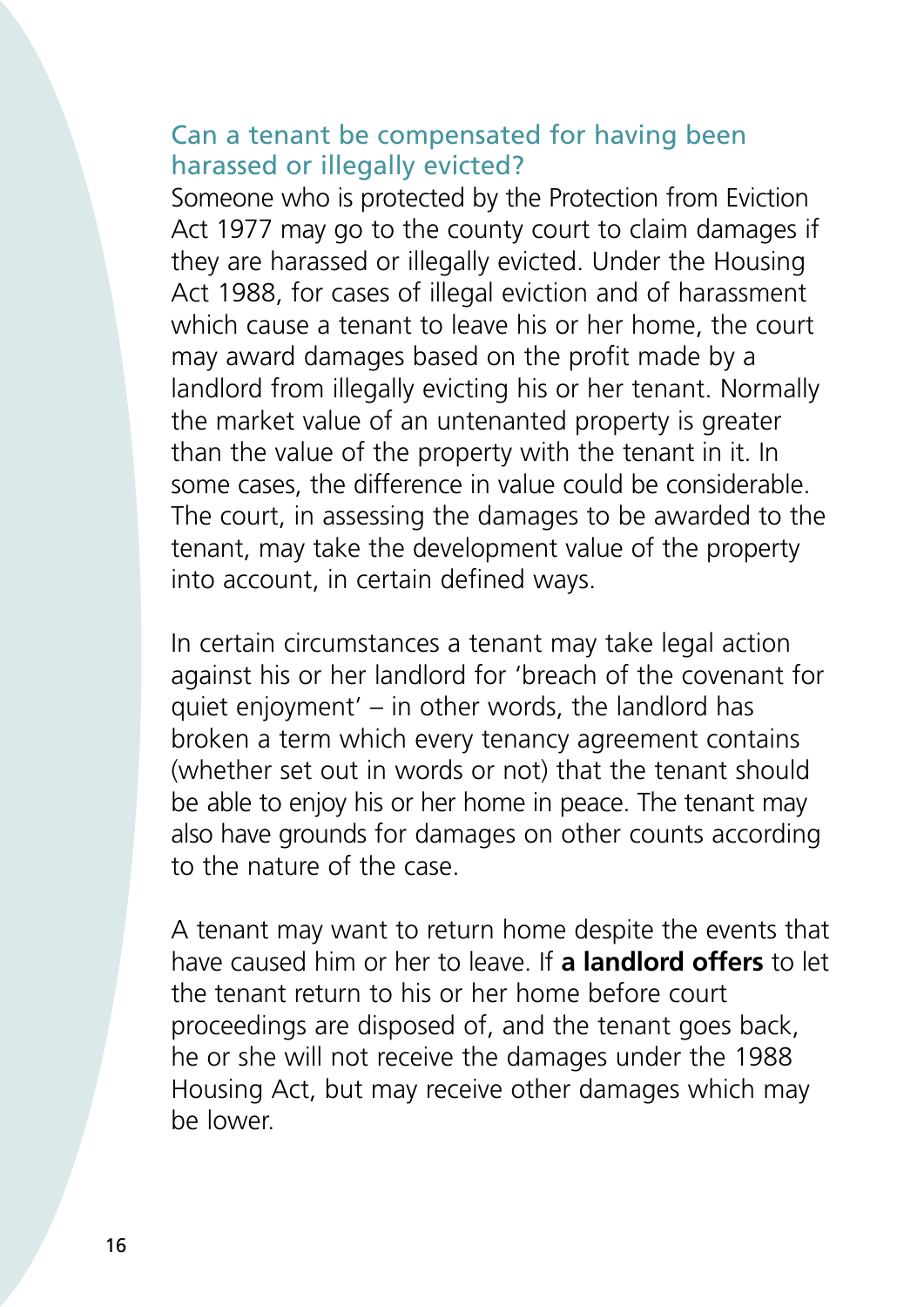If **the court orders** the landlord to let the tenant go back, he or she will not receive damages under the 1988 Housing Act.

A landlord who evicts the tenant without going through the proper legal processes because he or she consider that bad behaviour on the tenant's part has provoked him or her, may say so in defence in court. The court may reduce the damages described here *if*:

- it considers that the tenant's behaviour or the behaviour of anybody living with the tenant, justifies awarding him or her less than the full damages; *or*
- it considers that, if the landlord did offer to let the tenant back into his or her home before the court proceedings began, it would have been reasonable for the tenant to accept that offer.

A landlord sometimes obtains an order for possession from the court by misrepresenting or concealing the true facts. If this happens, and the tenant proves this in court, the court in most cases can order the landlord to compensate the former tenant.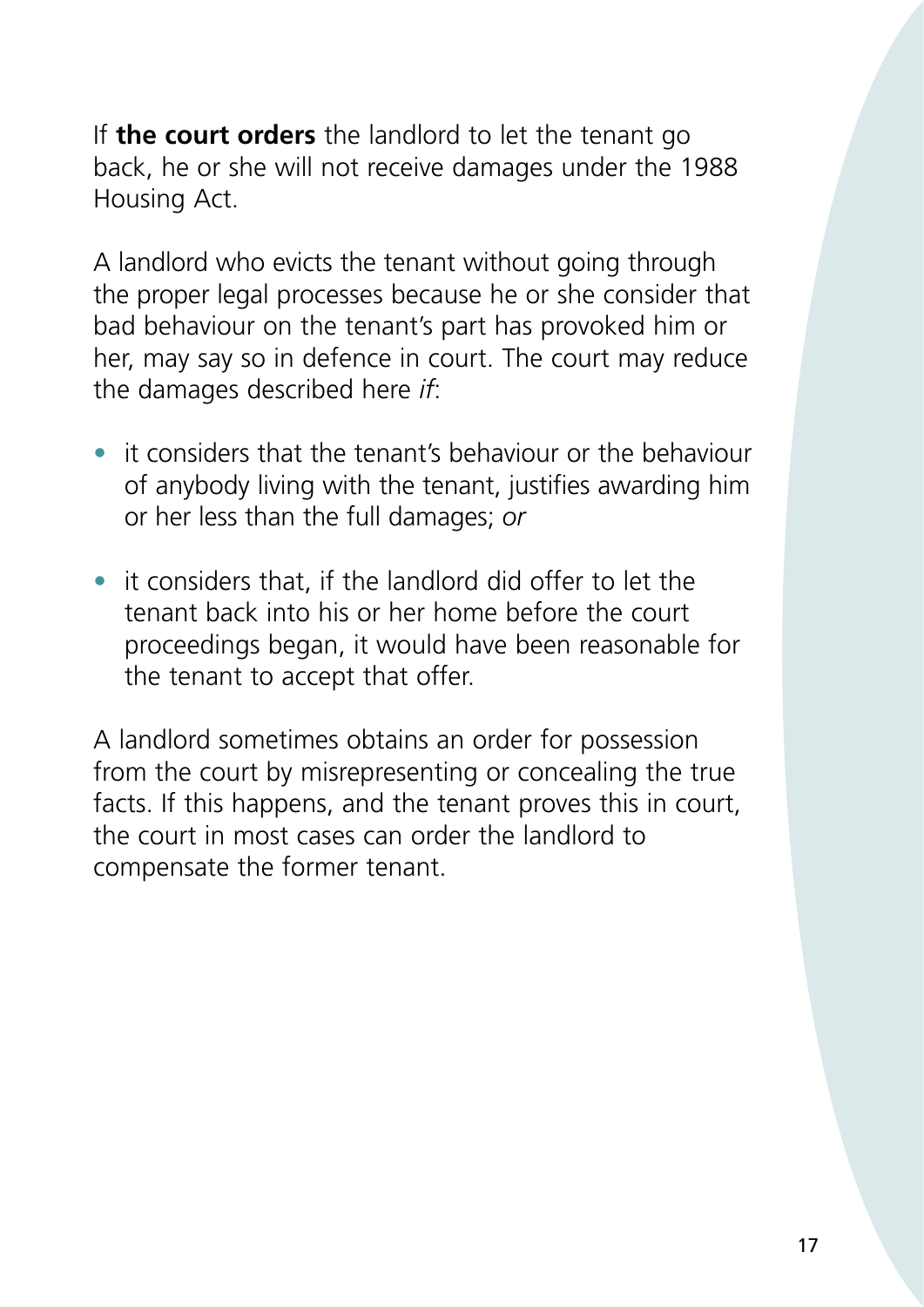#### <span id="page-17-0"></span>If the tenant does not want to go to court

Where harassment is occurring as a result of a dispute between landlord and tenant it should not be necessary in all cases to take the matter to court. There may be cases where the landlord is willing to stop his or her objectionable activities after a letter from the local authority or the tenant's solicitors. Tenancy relations officers, who are employed by some local authorities, try to resolve disputes between landlords and tenants. Any housing advice centre and Citizens Advice Bureau should also be able to give advice on landlord and tenant issues. However, in the end, a tenant may find it necessary to go to court to enforce his or her rights. This is not necessarily as difficult or offputting as the tenant might imagine. The names of local solicitors who have experience in landlord and tenant law may be available from the Citizens Advice Bureau or other independent advice agencies. They will also be able to advise the tenant whether he or she is eligible for legal aid.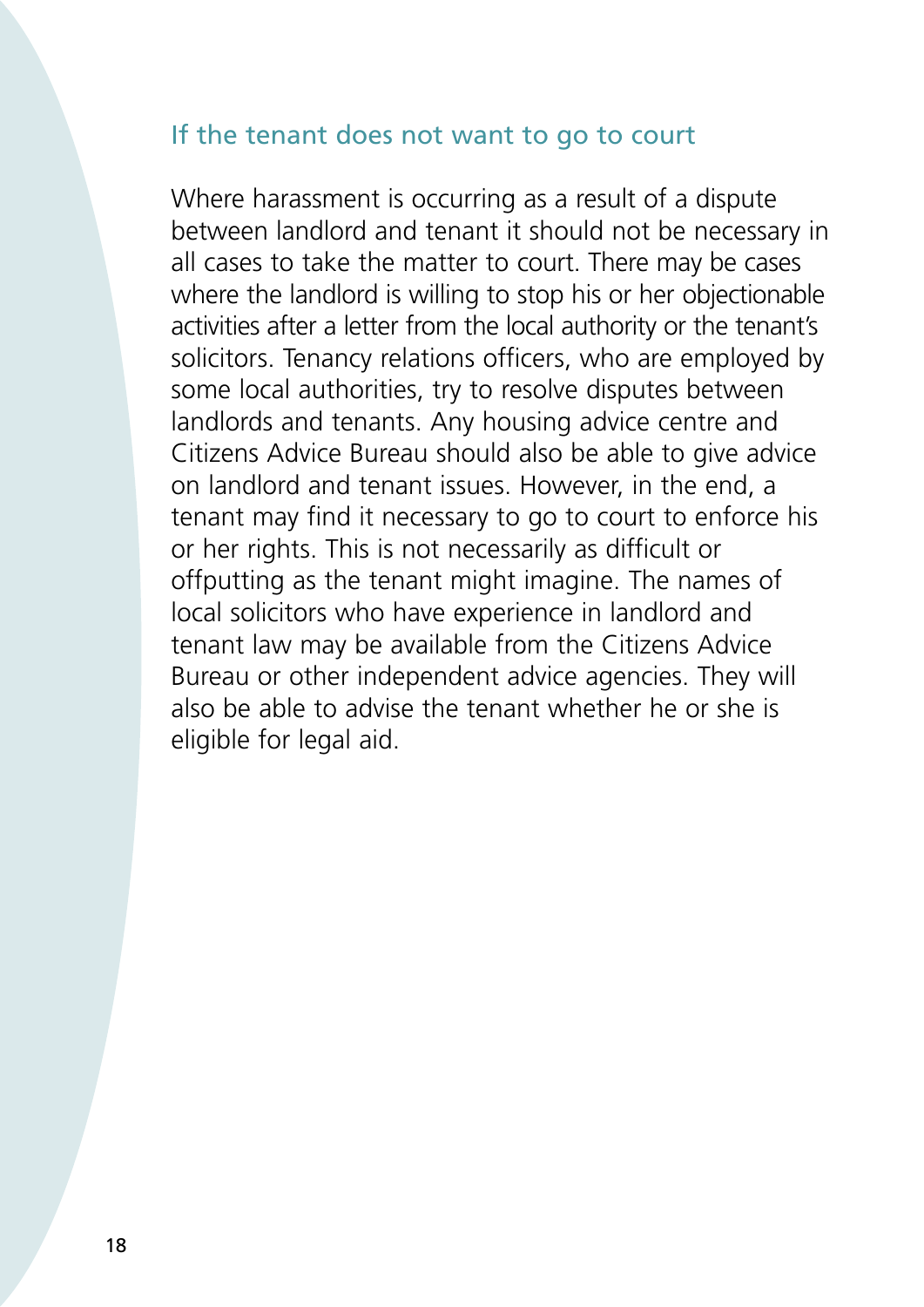## <span id="page-18-0"></span>**Further information**

The other booklets referred to in this booklet are: *Assured and Assured Shorthold Tenancies: A guide for landlords Assured and Assured Shorthold Tenancies: A guide for tenants Letting Rooms in Your Home: A guide for resident landlords Notice That You Must Leave Regulated Tenancies Renting Rooms in Someone's Home: A guide for people renting from resident landlords*

Further copies of this or any of those booklets listed above are available via the Communities and Local Government website: www.communities.gov.uk

Alternative formats can be requested from: alternativeformats@communities.gsi.gov.uk

You may also be interested in reading *Bothered by Noise? – There's no need to suffer* which is available from the Department for Environment, Food and Rural Affairs.

DEFRA Publications Admail 6000 London SW1A 2XX Tel: 0845 955 6000 E-mail: defra@iforcegroup.com Website: www.defra.gov.uk